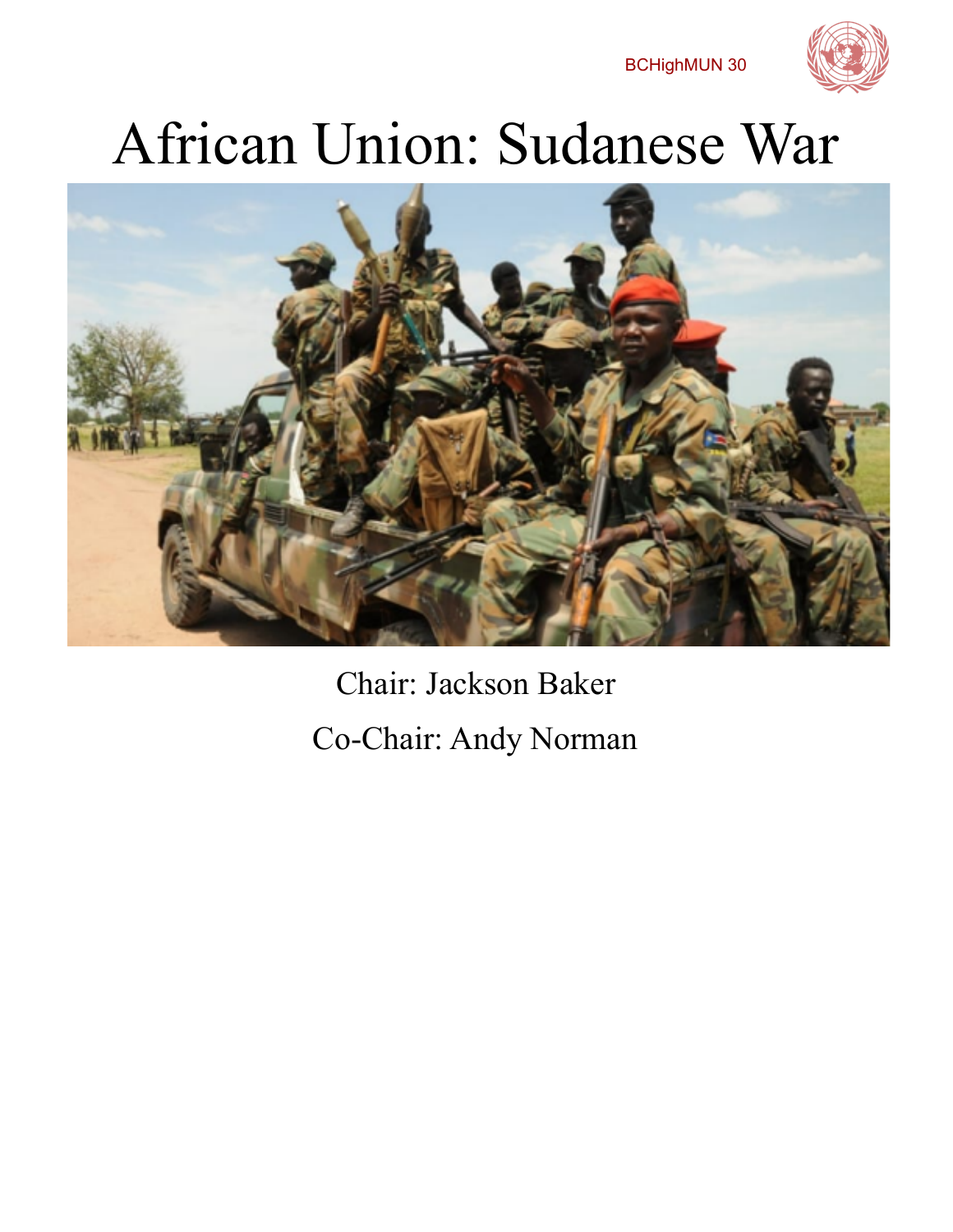

## Table of Contents

- I. Letter from the Chair
- II. Letter from the Co-Chair
- III. Introduction to the Sudanese War
- IV. Situation
- V. Questions to Consider
- VI. List of Countries
- VII. Works Cited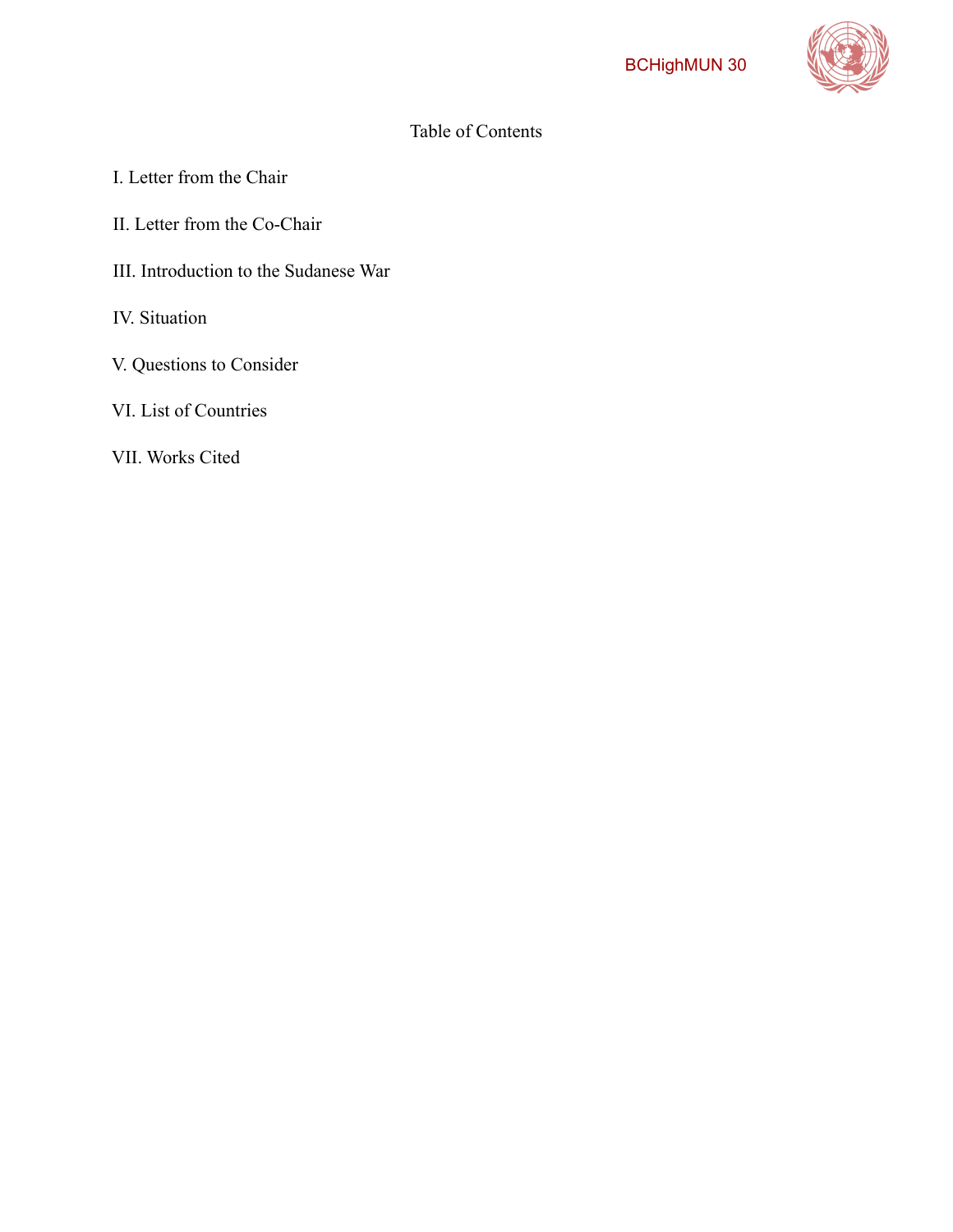



I. Letter from the Committee Chair

Dear Delegates,

Greetings! My name is Jackson Baker, and I will be chairing this committee. I am honored to welcome you to the African Union Committee -Sudanese War at BCHighMUN 30. I am currently a senior at Boston College High School and live in Boston. I have been involved in the Model UN Club here at BC High since middle school, and I currently serve as the club's liaison officer. Previously, I have been a co-chair and a crisis staff at BCHighMUN conferences. This will be my first time chairing a committee and I look forward to this. This committee will focus on the Second Sudanese Civil War, a long-lasting armed conflict which lasted over two decades. In addition to being a long and gruesome war, it also spawned a devastating humanitarian crisis which caused millions of deaths and displacements. This committee is open to all levels and I hope that we can have a great experience in this committee.

Also, for those interested in the Ben Maher '11 Best Position Paper award, please send your position paper to my email jw.baker22@students.bchigh.edu and CC our co-chair Andy Norman at <u>am.norman22@students.bchigh.edu</u> before the start of the conference to be considered. I invite you to reach out to me via email, if you have any questions. I look forward to seeing everyone at the Conference!

Sincerely,

Jackson Baker'22, Chair African Union Committee -Sudanese War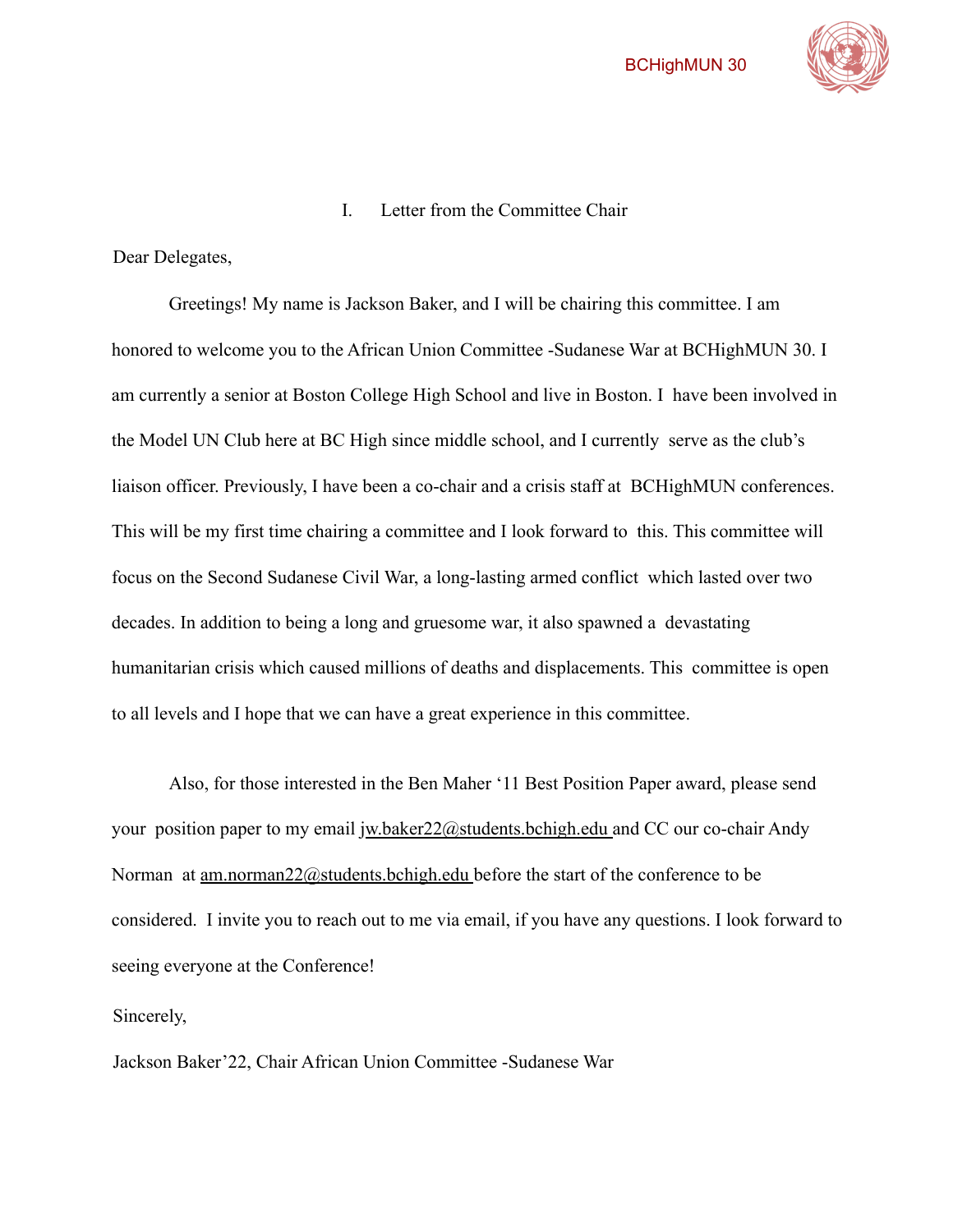

#### II. Letter from the Co-Chair

Dear Delegates,

I will be your co-chair for the committee on the Sudanese War at BCHighMUN 30.

It will be a fun and interesting debate on this unique topic. I started Model UN as a freshman, where I participated in different conferences and learned how to be a good delegate. That same year I participated in my first college conference, which was an unforgettable experience. Now, as a senior, I am co-chairing for the second year in a row at BCHighMUN 30.

Model UN has become one of my favorite clubs because I can meet new people who have a similar interest in history and world news. It has also helped me develop some important skills, such as how to compromise or present an argument. In summary, Model UN has been a very valuable experience and has helped me grow throughout high school.As a co-chair, I hope to help the committee move in a meaningful way, as we discuss and debate the topic. I look forward to meeting everyone and learning more about Model UN. I hope everyone enjoys the conference and has a great experience.

Sincerely,

Andy Norman'22, Co-Chair African Union Committee -Sudanese War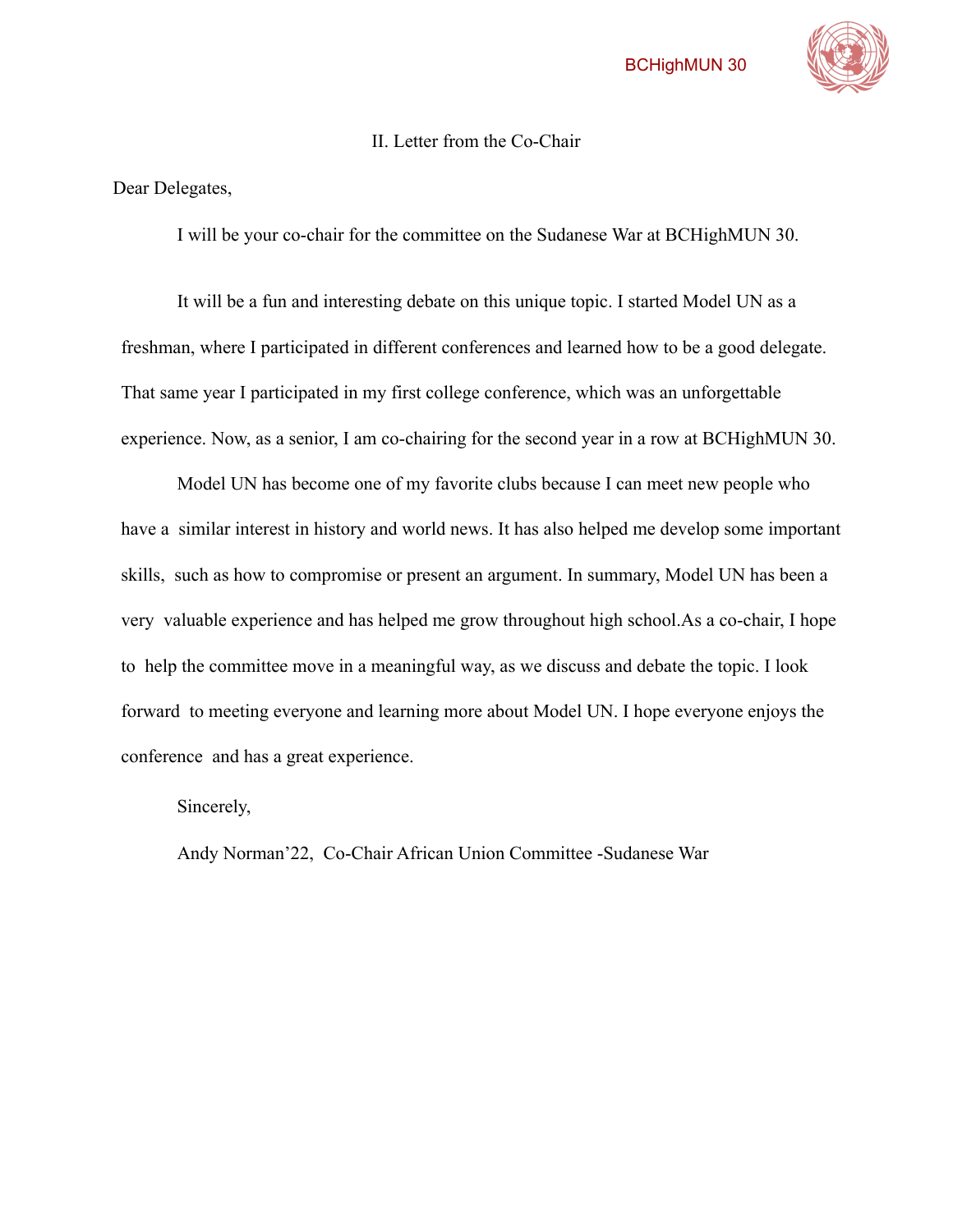

#### III. Introduction to the Sudanese War

The Second Sudanese War was a prolonged armed conflict that took place in Sudan from 1983 to 2005. The war was fought by the central government which was more popular in the north, and the South Sudan People's Liberation Army (SPLA). The conflict was caused by tensions between the Muslim central government which was popular in the north, while the more Christian south part of the country opposed a Muslim government and the establishment of Sharia Law. In addition, there is major ethnic tension in the country. The northern part is inhabited by Arabs, while the southern part is extremely diverse with dozens of different ethnic groups. Following the end of the first Sudanese Civil War, the Addis Ababa Agreement was signed in 1972. This agreement led to the southern part of the country no longer being divided into three separate provinces, and were united into one province which became autonomous. Following the discovery of oil in South Sudan in 1978, the central government began violating this agreement repeatedly and unsuccessfully attempted to redraw the border to give them access to oil reserves close to the border. Following this surge in tension, in June of 1983, the central government abolished the Addis Ababa Agreement and the region returned to its pre-1972 autonomy-free state of being divided into 3 provinces. During the same month, the central government began a controversial campaign to Islamize the country. As a result of this, in July 1983 the SPLA formed and the civil war began. This would culminate in president Jafaar Nimeiry enacting the September Laws, bringing Sharia Law to the country. This included severe punishments for crimes, such as amputations for stealing. These decrees were very unpopular in the south and the civil war began shortly after. This destructive twenty-two year conflict also was the catalyst for a grave humanitarian crisis in Sudan that would lead to millions of deaths and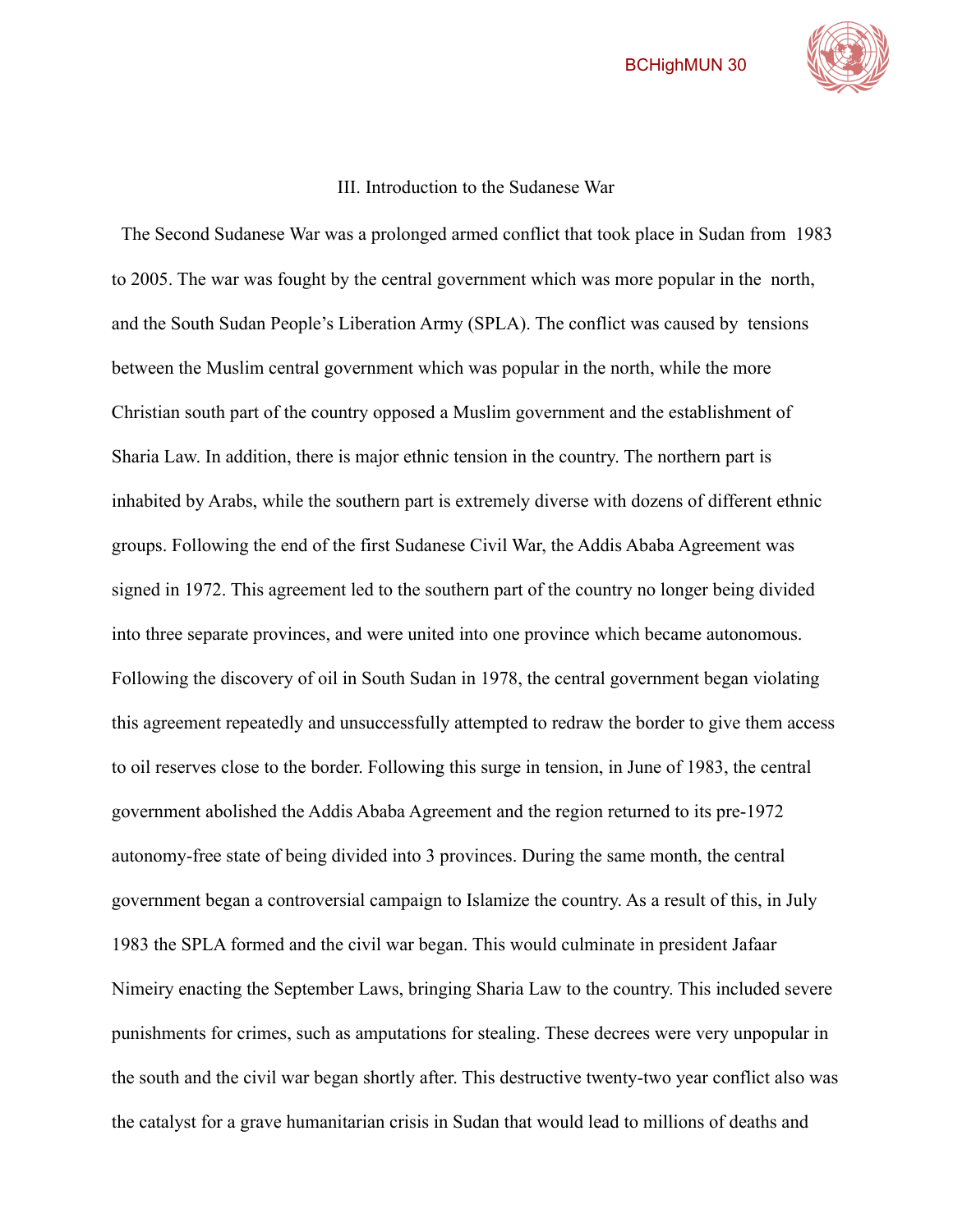

displacements.

#### IV. Situation

The situation in Sudan during this conflict is grave. During the war, many human rights violations were committed in Sudan. Both the government and the SPLA were found to have used children as soldiers during the war. In addition, the government committed various atrocities during the conflict. Firstly, they began enslaving people in the south, and they primarily targeted Christian prisoners of war. They attempted to justify this by claiming that Sharia Law allows this practice. In addition, Arab ethnonationalist militias terrorized Christian towns, killing the men while enslaving women and children. Thousands of innocent women and children were enslaved due to these raids. In addition, some 3 million people were impacted by famine throughout the war, the deadliest of which occurred in 1990, 1998, and 2001. In addition, over four million people have fled Sudan due to the conflict and the humanitarian crisis. Many of these refugees sought refuge in neighboring countries, spawning refugee crises in these nations. Despite efforts by various organizations, the war and humanitarian crisis continues to devastate the country. In terms of international support, the central government has been supported directly and/or indirectly by the other Muslim nations in North Africa, especially Libya and Egypt, as well as the Democratic Republic of the Congo. The SPLA has found support from Christian nations in Sub-Saharan Africa, particularly those who are geographically close to Sudan, such as Uganda, Ethiopia, and Eritrea.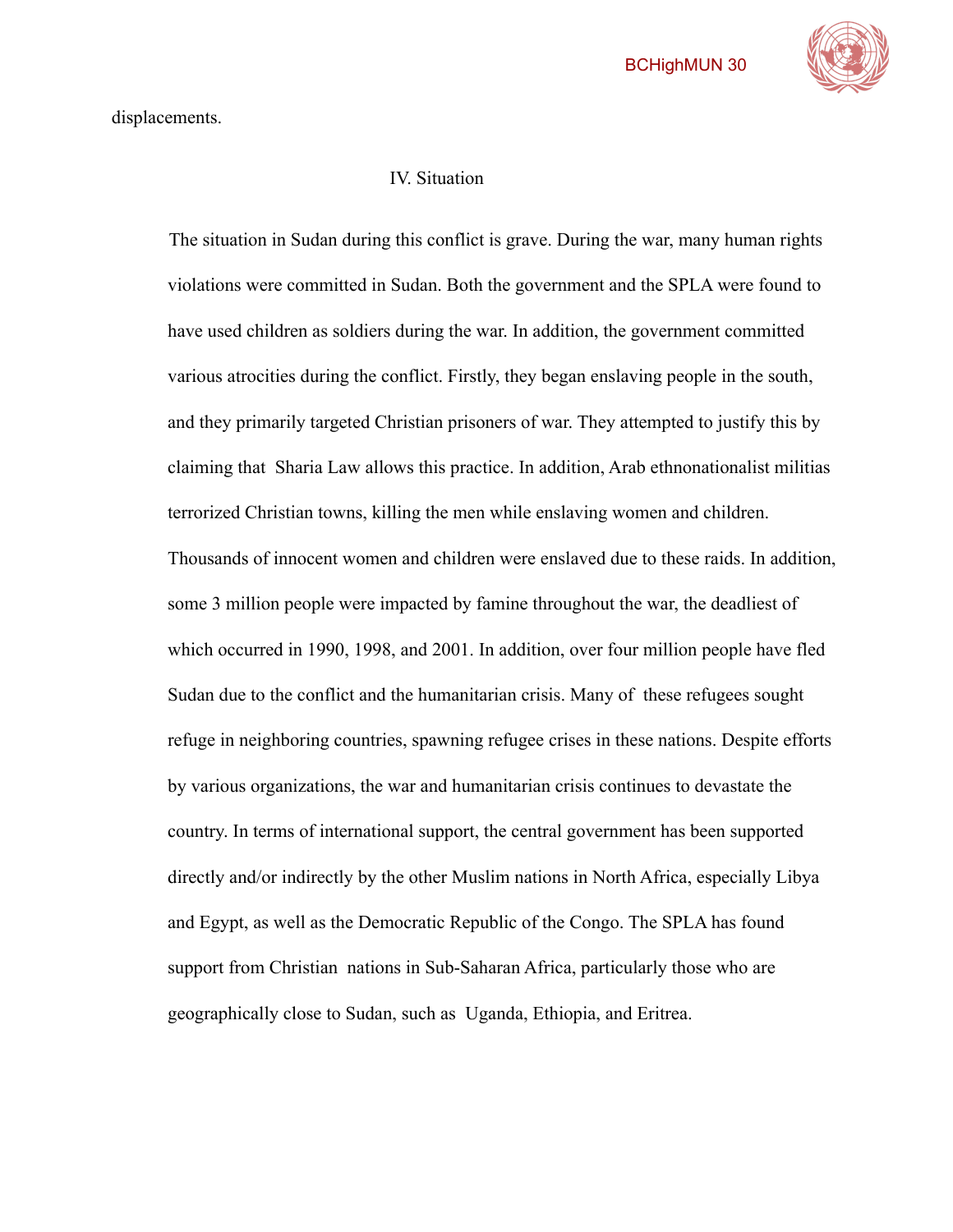

## V. Questions to Consider

- How can the religious and ethnic tensions in Sudan be resolved?
- How can peace be established in Sudan, and what long term solution could be implemented to prevent another civil war?
- What measures must be taken to stop this devastating humanitarian

crisis? What must be done to resolve this refugee crisis?

VI. List of Countries

| Sudan                            |
|----------------------------------|
| Egypt                            |
|                                  |
| Libya                            |
|                                  |
| Uganda                           |
|                                  |
| Eritrea                          |
|                                  |
| Ethiopia                         |
|                                  |
| Democratic Republic of the Congo |
|                                  |
| Algeria                          |
|                                  |
| Kenya                            |
|                                  |
| Chad                             |
|                                  |
| Morocco                          |
|                                  |
|                                  |
| Nigeria                          |